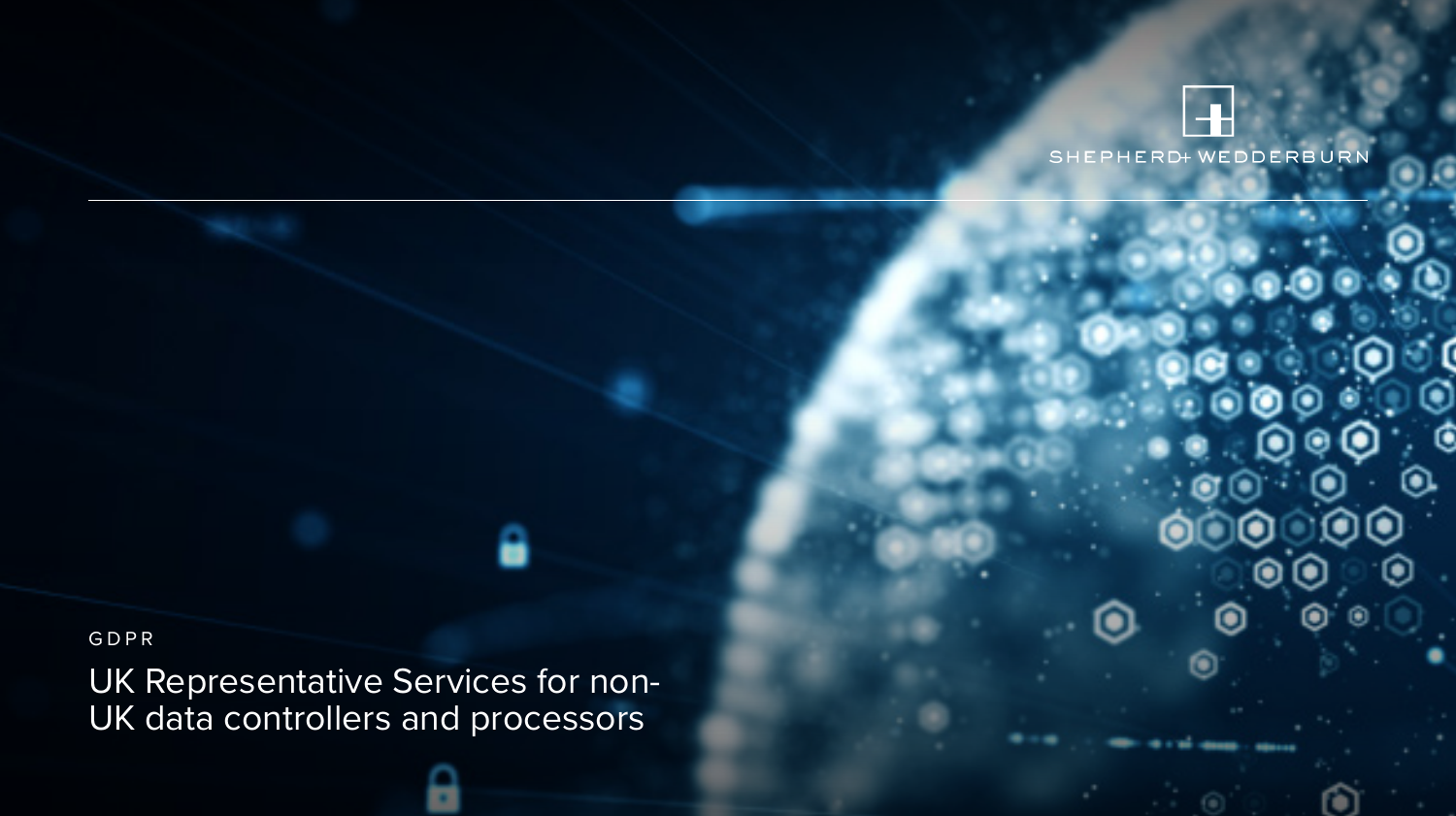## United Kingdom General Data Protection Regulation (UK GDPR)

## UK Representative Services for non-UK data controllers and processors

UK GDPR requires most non-UK based data controllers and processors – those based outside the United Kingdom (UK) but processing the personal data of UK citizens – to appoint a UK-based representative.

Since 1 January 2021 your organisation needs to appoint a UK Representative if it has no offices, branches or other establishments in the UK and it is offering goods or services to individuals in the UK or monitoring the behaviour of individuals in the UK. This is the case irrespective of whether your organisation is based in the EU or beyond.

The UK Representative's role is principally to communicate with the UK Information Commissioner's Office and data subjects. The UK GDPR requires that the UK Representative is identified in the privacy notice of a data controller or processor without a UK presence, and that the UK Representative can be contacted in addition to, or instead of, the non-UK controller or processor.

2% of annual turnover or £8.7 million

Fines can be levied at up to 2% of worldwide annual turnover or £8.7 million, whichever figure is higher.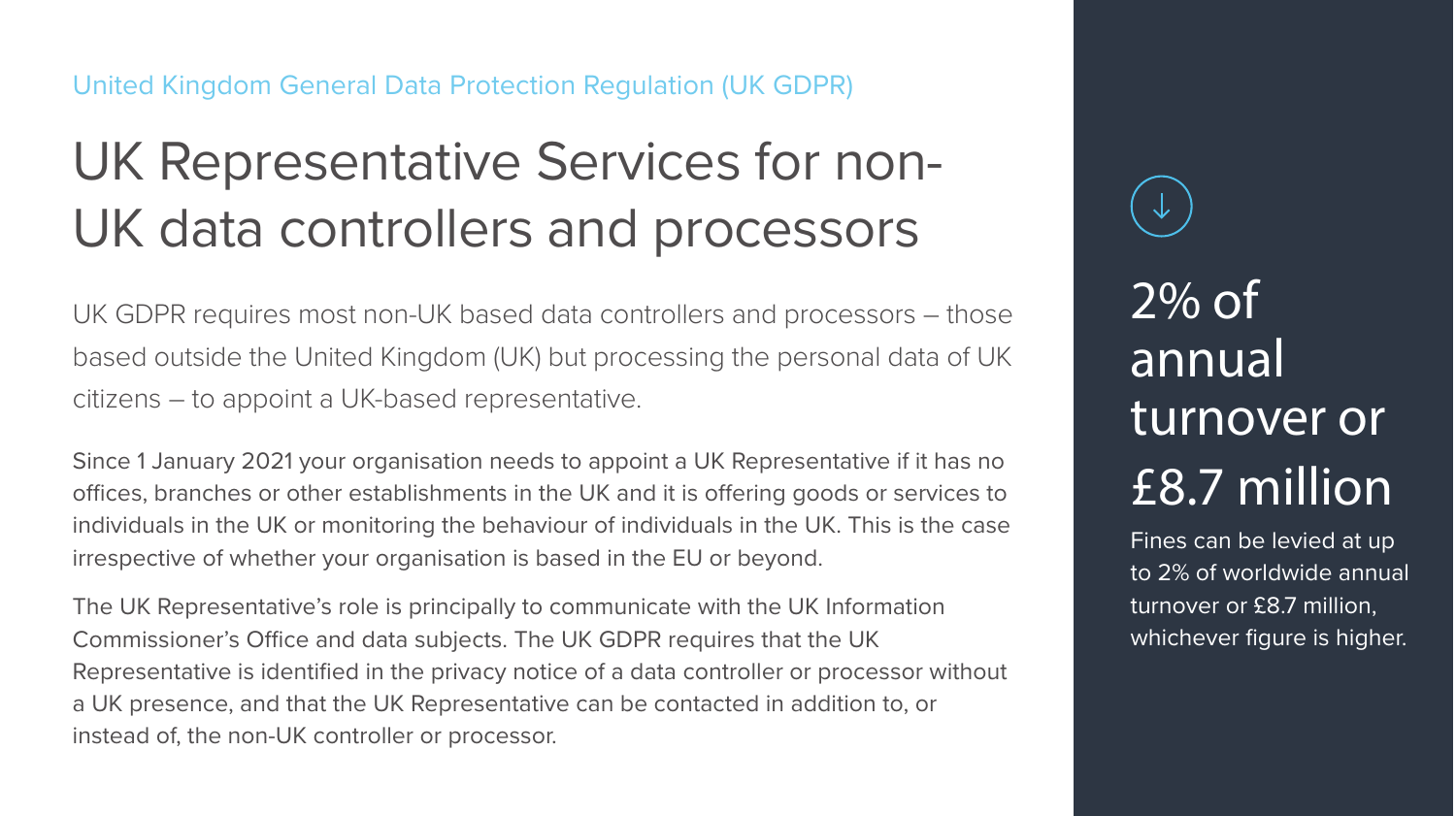UK Representative Services for non-UK data controllers and processors

Data controllers and processors based outside of the EU may already have appointed an EU-based representative if required to do so under the EU GDPR. However, organisations cannot rely on an EU-based representative to meet this requirement in the UK. If an organisation processes data of both EU and UK citizens it now requires both an EU representative and a UK representative. The penalties for failure to comply are significant. Fines can be levied at up to 2% of worldwide annual turnover or £8.7 million, whichever figure is higher.

To address this requirement, we offer a fixed-fee UK Representative service.

Our service provides electronic liaison and managing communications from the Information Commissioner's Office, and from data subjects in the UK.

Through our UK offices we also provide seamless access to expert lawyers operating in the UK, should additional legal advice be needed.

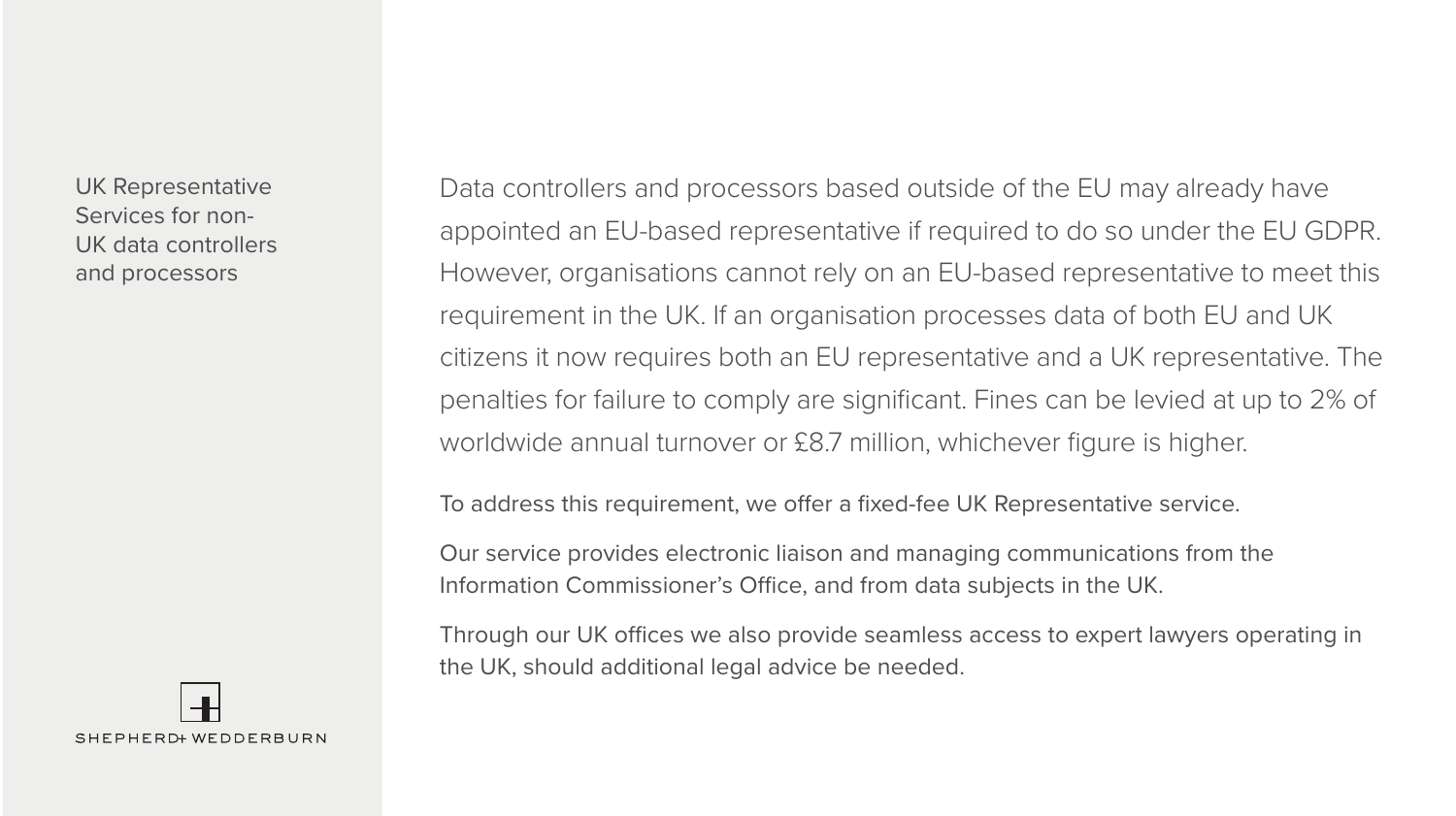UK Representative Services for non-UK data controllers and processors

We are acknowledged market leaders in data protection compliance, and we currently advise a broad range of clients – from publicly listed, blue chip and large corporates to small and medium-sized enterprises, start-ups, spin-outs and entrepreneurial ventures, working with them to mitigate regulatory compliance risks.

Our data protection specialists will be happy to discuss how the UK GDPR's requirement to appoint a UK Representative applies to your organisation. Please get in touch to find out more about our fixed-fee UK Representative service.

## Your key contacts



T +44 (0)141 566 8570 T +353 1 487 1118 E joanna.bt@shepwedd.com **Joanna Boag-Thomson** Partner – Media and Technology



T +44 (0)131 473 5782 T +353 1 487 1116 E paul.carlyle@shepwedd.com **Paul Carlyle** Partner – Media and Technology



T +44 (0)131 473 5755 T +020 7 429 4672 E ashley.mclean@shepwedd.com **Ashley McLean** Senior Associate – Media and Technology



Edinburgh | Glasgow | London | Aberdeen | Dublin